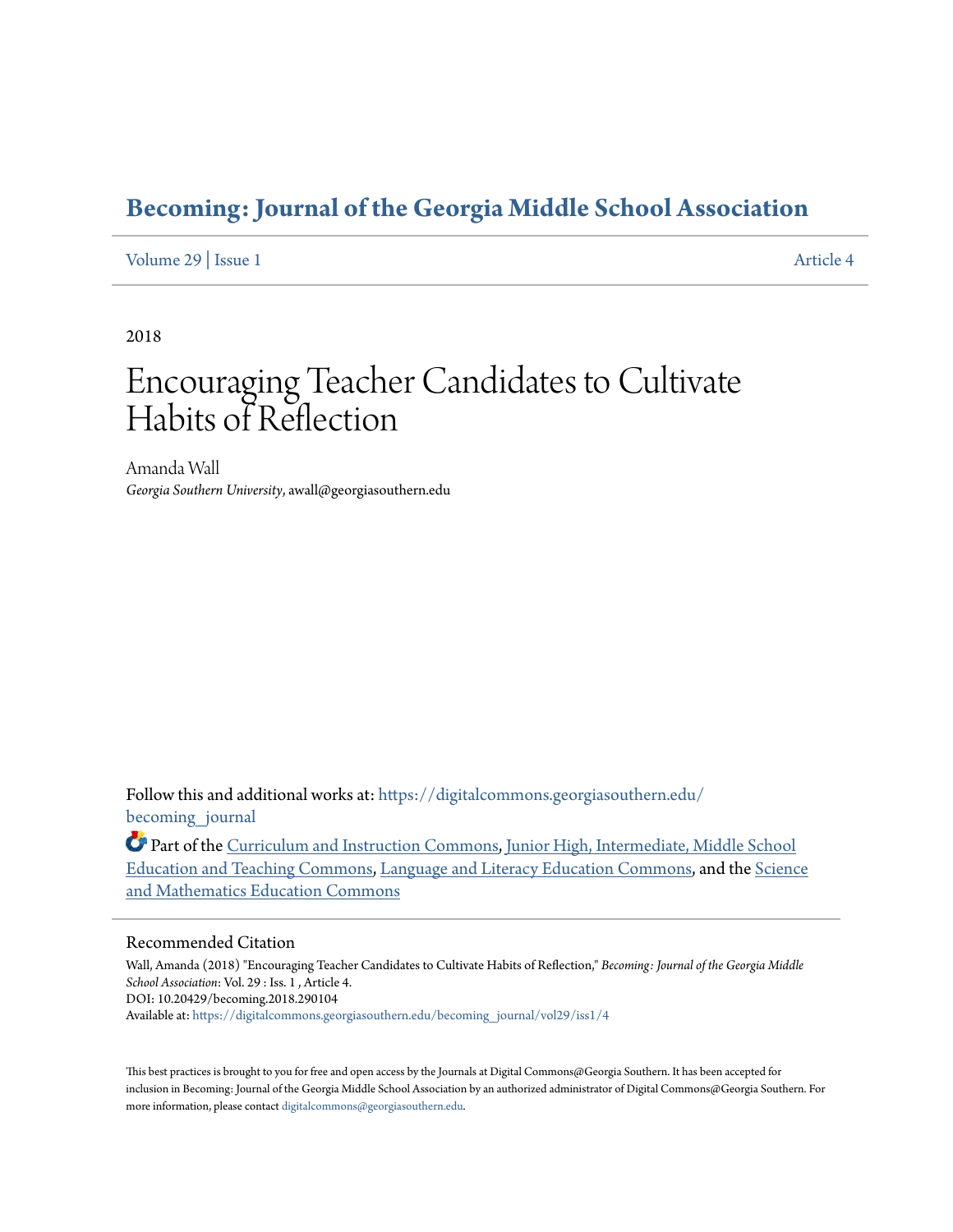#### **Encouraging Teacher Candidates to Cultivate Habits of Reflection**

Amanda Wall Georgia Southern University

Abstract: The conceptual framework for the College of Education at Georgia Southern University is: *Reflective Practitioners for a Diverse World*. Three of the five Middle Level Teacher Preparation Standards from the Association of Middle Level Education (AMLE, 2012) also specify reflection as a habit. Standard 5 on Middle Level Professional Roles, for example, states: "Middle level teacher candidates understand, reflect on, and are successful in their unique roles as middle level professionals." In order for teacher candidates to become reflective, they need multiple opportunities to engage in reflection.

Throughout an introductory middle grades course I teach, teacher candidates engage in a range of structured reflections. A variety of tasks in the course include components that prompt teacher candidates to reflect. These reflections afford teacher candidates structured ways to connect and synthesize concepts, theories, and principles in light of their increasing classroom experiences. This paper provides an overview of some of these tasks.

### **Ongoing Assignments**

Ongoing assignments in the course afford teacher candidates to reflect in structured ways in low-stakes graded items. The two types of ongoing assignments that cultivate habits of reflection are reading reflections and structured observations.

**Reading Reflections.** For several weeks during the semester, teacher candidates complete assigned reading reflections. Each reflection pairs a reading with a related video. The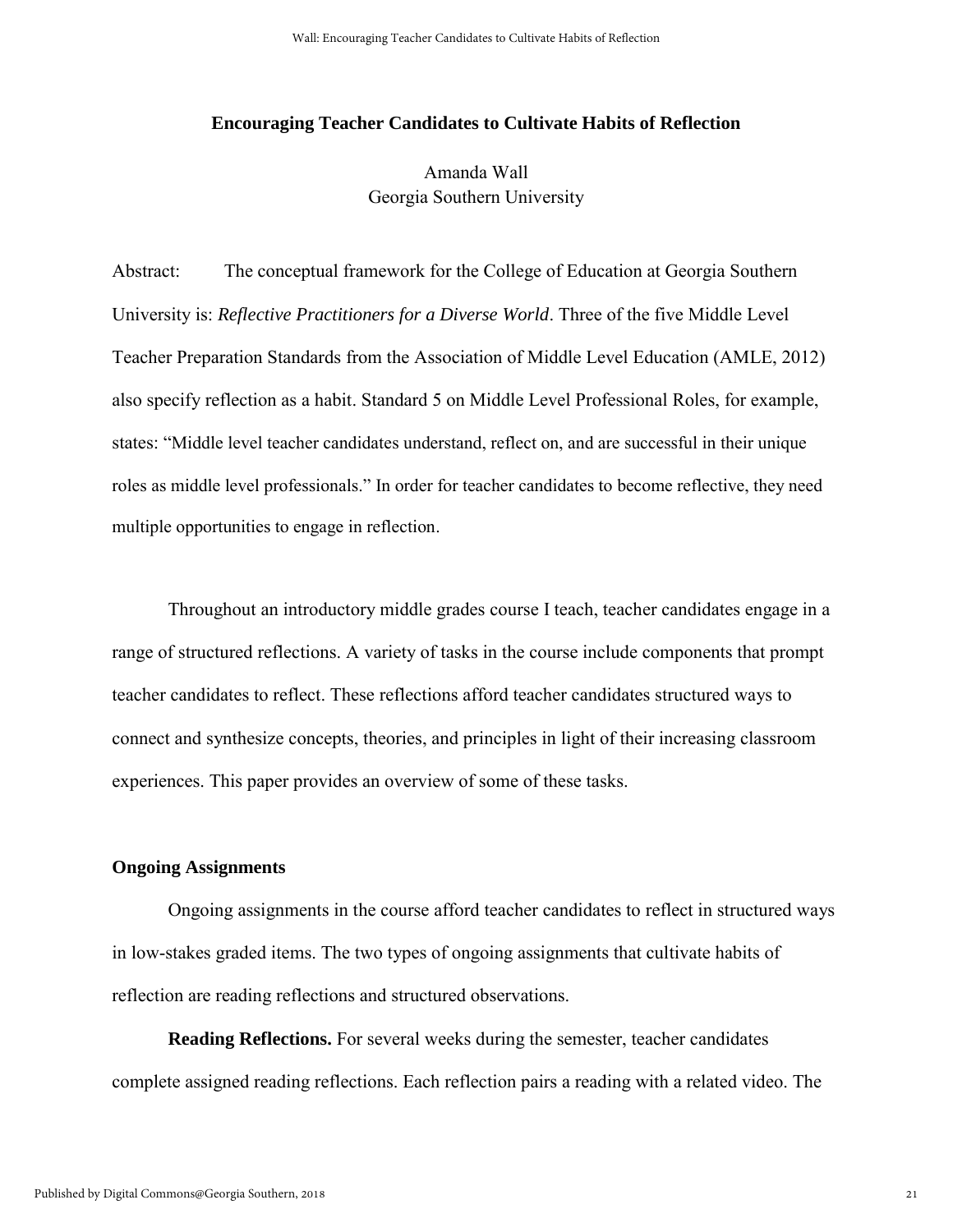readings come from one of their assigned course texts, *This We Believe* (National Middle School Association, 2010) and *What Every Middle School Teacher Should Know* (Brown & Knowles, 2014). The videos have been selected to complement topics in the readings. For example, when teacher candidates read the introductory pages in *This We Believe*, they watch a video titled "Being 12: The Year Everything Changes" produced by WNYC in New York (link to video: [https://www.youtube.com/watch?v=-3Gxgv6-H3E\)](https://www.youtube.com/watch?v=-3Gxgv6-H3E). They summarize each and then make connections between the reading and video. After their placements have started, they also connect the ideas in the reading and the video to their field experiences. They also state insights from the reading and video that are important for their teaching. Finally, they pose questions for discussion in class. Through several structured prompts, teacher candidates reflect on concepts.

**Structured Observations.** Over the course of the semester, teacher candidates complete a few structured observations on different topics. One of these focuses on the middle level concept and prompts them to reflect on aspects of their assigned classroom and school in terms of keywords about middle level curriculum from *This We Believe*, that it be challenging, relevant, integrative, and exploratory. The different observation protocols variously prompt teacher candidates to make explicit connections to concepts in course texts or to pose questions for discussion and reflection.

#### **Major Assignments**

Major assignments in the course are linked to course objectives, which in turn are informed by standards from CAEP and AMLE in addition the College's conceptual framework and teacher education competencies. A few major assignments specifically focus on elements of reflection.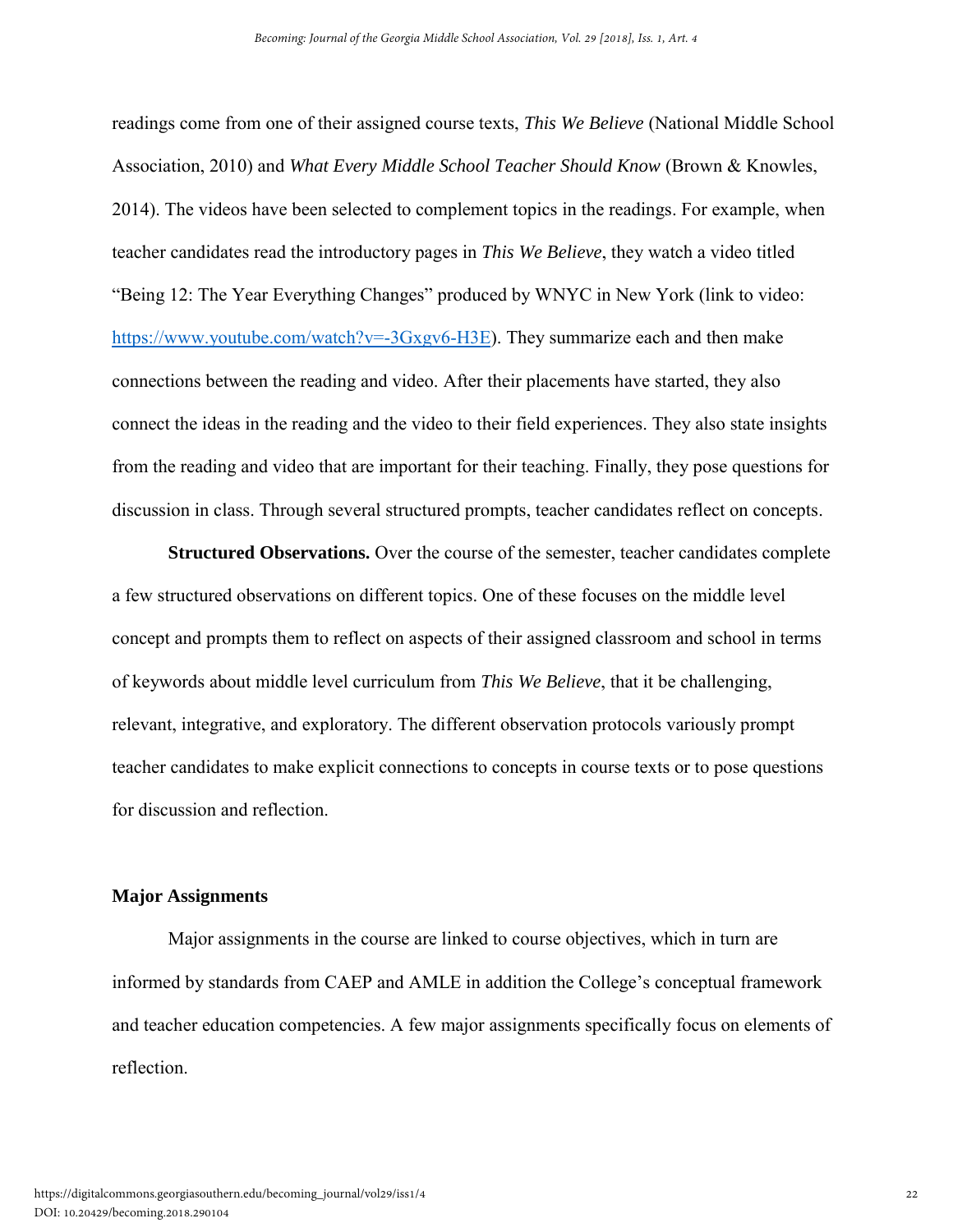**Letter to Families.** In this assignment, teacher candidates position themselves as new middle level teachers. The Letter to Families assignment is designed for teacher candidates to describe their class and their goals to an imagined audience of their future students' family members. They are supposed to explain middle level concepts such as integrated curriculum, project-based learning, or other approaches to curriculum and instruction to a general audience. This requires them to communicate course concepts in accessible, everyday language. This assignment is written as a formal letter.

**Effective Middle School Project.** Teacher candidates write a handbook of sorts for their imagined effective middle school. This paper is a program Key Assessment through which candidates need to demonstrate their understanding of middle level concepts and philosophy. They need to describe program features of their school with connections to course concepts.

**Vision for Teaching**. Through this assignment, teacher candidates are encouraged to think through their goals for themselves and for their students. Teacher candidates read Duffy's (1998) article about the ways that a vision can help a teacher "balance round stones" and navigate complexities of teaching. Lounsbury's (1991) essay encourages teacher candidates to set their ideas about teaching in writing. Through this exercise, teacher candidates reflect on their goals for themselves and their students in light of middle level philosophy, their selected content concentrations, and other motivations.

#### **Conclusion**

Through these ongoing and major assignments, and through class discussion throughout the semester, teacher candidates have structured opportunities to reflect on course concepts, their development as teachers, their understanding of young adolescents, and other concepts and ideas